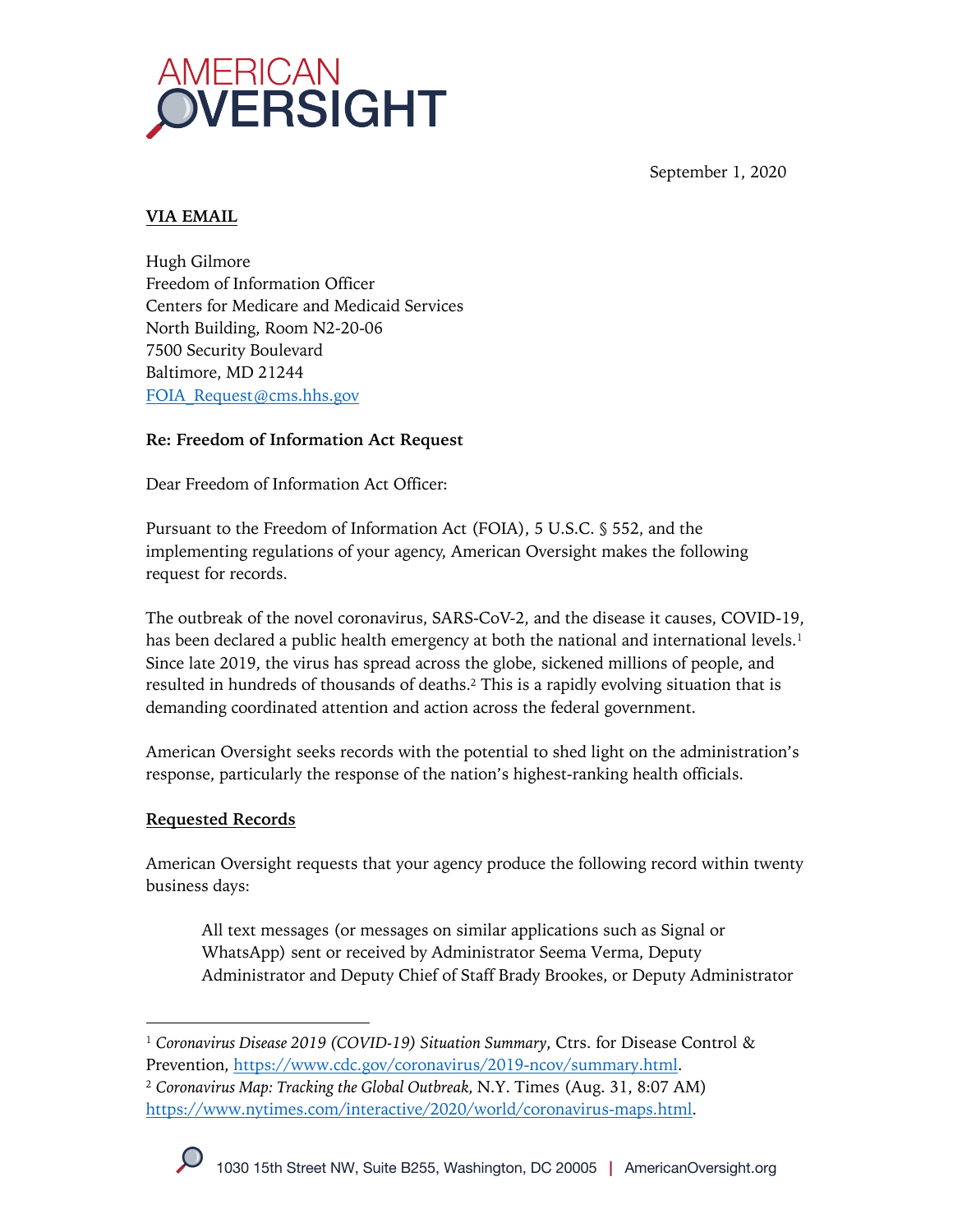Brad Smith regarding the novel coronavirus outbreak or the government responses to the outbreak.

Please provide all responsive records from February 1, 2020, through the date of the search.

# **Fee Waiver Request**

In accordance with 5 U.S.C.  $\frac{1}{5}$  552(a)(4)(A)(iii) and your agency's regulations, American Oversight requests a waiver of fees associated with processing this request for records. The subject of this request concerns the operations of the federal government, and the disclosures will likely contribute to a better understanding of relevant government procedures by the general public in a significant way. Moreover, the request is primarily and fundamentally for non-commercial purposes.

American Oversight requests a waiver of fees because disclosure of the requested information is "in the public interest because it is likely to contribute significantly to public understanding of operations or activities of the government."3 The public has a significant interest in the federal government's response to the novel coronavirus outbreak. Records with the potential to shed light on this issue would contribute significantly to public understanding of operations of the federal government, including what information was known regarding coronavirus cases nationwide and when it was known, and the actions that the nation's highest-ranking health officials have taken in response to the pandemic. American Oversight is committed to transparency and makes the responses agencies provide to FOIA requests publicly available, and the public's understanding of the government's activities would be enhanced through American Oversight's analysis and publication of these records.

This request is primarily and fundamentally for non-commercial purposes.<sup>4</sup> As a 501(c)(3) nonprofit, American Oversight does not have a commercial purpose and the release of the information requested is not in American Oversight's financial interest. American Oversight's mission is to promote transparency in government, to educate the public about government activities, and to ensure the accountability of government officials. American Oversight uses the information gathered, and its analysis of it, to educate the public through reports, press releases, or other media. American Oversight also makes materials it gathers available on its public website and promotes their availability on social media platforms, such as Facebook and Twitter.5

 $3\,5$  U.S.C. § 552(a)(4)(A)(iii).

<sup>4</sup> *See* 5 U.S.C. § 552(a)(4)(A)(iii).

<sup>&</sup>lt;sup>5</sup> American Oversight currently has approximately 15,600 page likes on Facebook and 104,700 followers on Twitter. American Oversight, Facebook,

https://www.facebook.com/weareoversight/ (last visited Aug. 31, 2020); American Oversight (@weareoversight), Twitter, https://twitter.com/weareoversight (last visited Aug 31, 2020).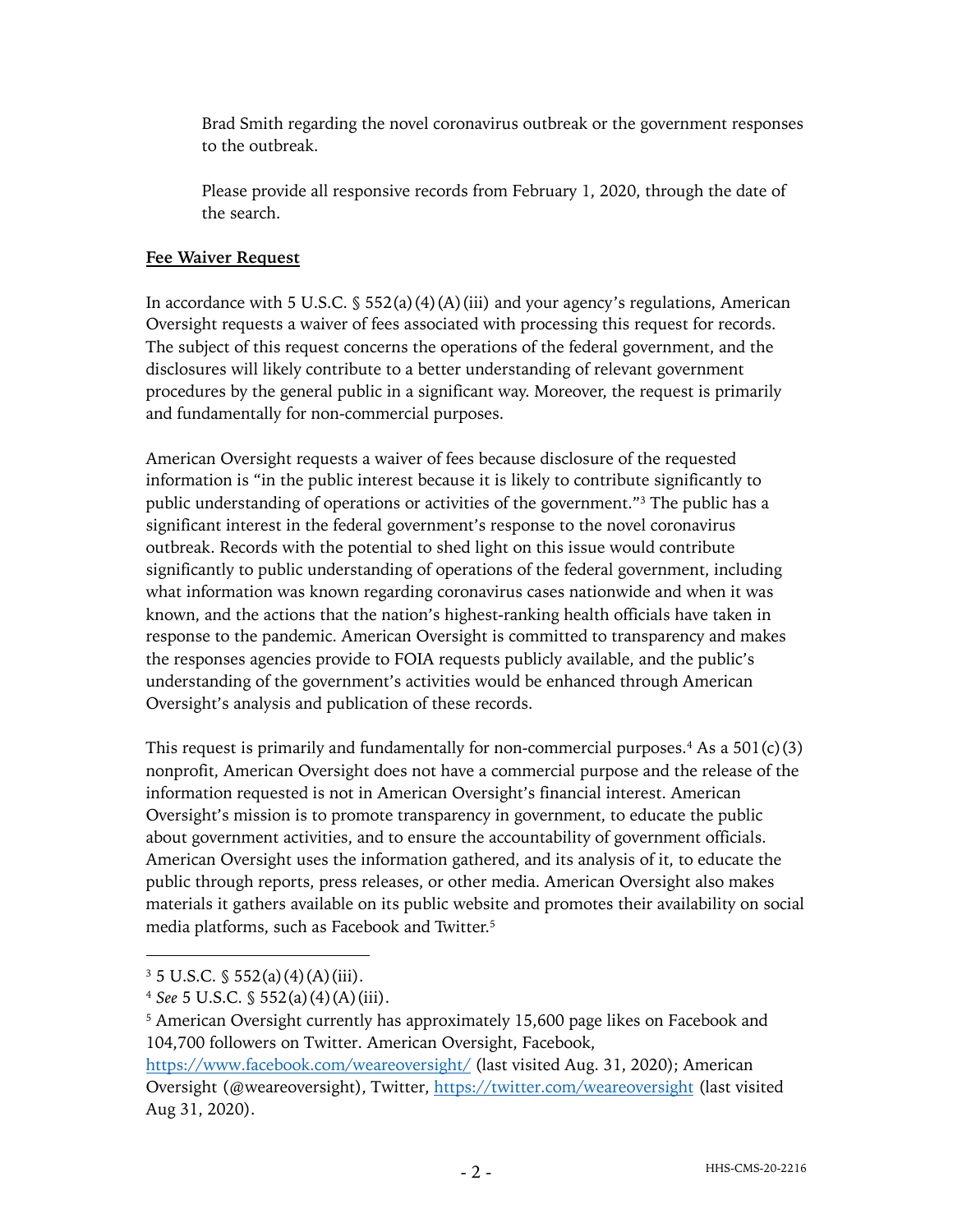American Oversight has also demonstrated its commitment to the public disclosure of documents and creation of editorial content through numerous substantive analyses posted to its website. <sup>6</sup> Examples reflecting this commitment to the public disclosure of documents and the creation of editorial content include the posting of records related to an ethics waiver received by a senior Department of Justice attorney and an analysis of what those records demonstrated regarding the Department's process for issuing such waivers;7 posting records received as part of American Oversight's "Audit the Wall" project to gather and analyze information related to the administration's proposed construction of a barrier along the U.S.-Mexico border, and analyses of what those records reveal;<sup>8</sup> posting records regarding potential self-dealing at the Department of Housing & Urban Development and related analysis;<sup>9</sup> posting records and analysis relating to the federal government's efforts to sell nuclear technology to Saudi Arabia;10 and posting records and analysis regarding the Department of Justice's decision in response to demands from Congress to direct a U.S. Attorney to undertake a wide-ranging review and make recommendations regarding criminal investigations relating to the President's political opponents and allegations of misconduct by the Department of Justice itself and the Federal Bureau of Investigation.<sup>11</sup>

Accordingly, American Oversight qualifies for a fee waiver.

<sup>6</sup> *News*, American Oversight, https://www.americanoversight.org/blog.

<sup>7</sup> *DOJ Records Relating to Solicitor General Noel Francisco's Recusal*, American Oversight, https://www.americanoversight.org/document/doj-civil-division-response-noel-franciscocompliance; *Francisco & the Travel Ban: What We Learned from the DOJ Documents*, American Oversight, https://www.americanoversight.org/francisco-the-travel-ban-what-we-learnedfrom-the-doj-documents.

<sup>8</sup> *See generally Audit the Wall*, American Oversight,

https://www.americanoversight.org/investigation/audit-the-wall; *see, e.g.*, *Border Wall Investigation Report: No Plans, No Funding, No Timeline, No Wall*, American Oversight, https://www.americanoversight.org/border-wall-investigation-report-no-plans-nofunding-no-timeline-no-wall.

<sup>9</sup> *Documents Reveal Ben Carson Jr.'s Attempts to Use His Influence at HUD to Help His Business*, American Oversight, https://www.americanoversight.org/documents-reveal-ben-carson-jrs-attempts-to-use-his-influence-at-hud-to-help-his-business.

<sup>10</sup> *Investigating the Trump Administration's Efforts to Sell Nuclear Technology to Saudi Arabia*, American Oversight, https://www.americanoversight.org/investigating-the-trumpadministrations-efforts-to-sell-nuclear-technology-to-saudi-arabia.

<sup>11</sup> *Sessions' Letter Shows DOJ Acted on Trump's Authoritarian Demand to Investigate Clinton*, American Oversight, https://www.americanoversight.org/sessions-letter.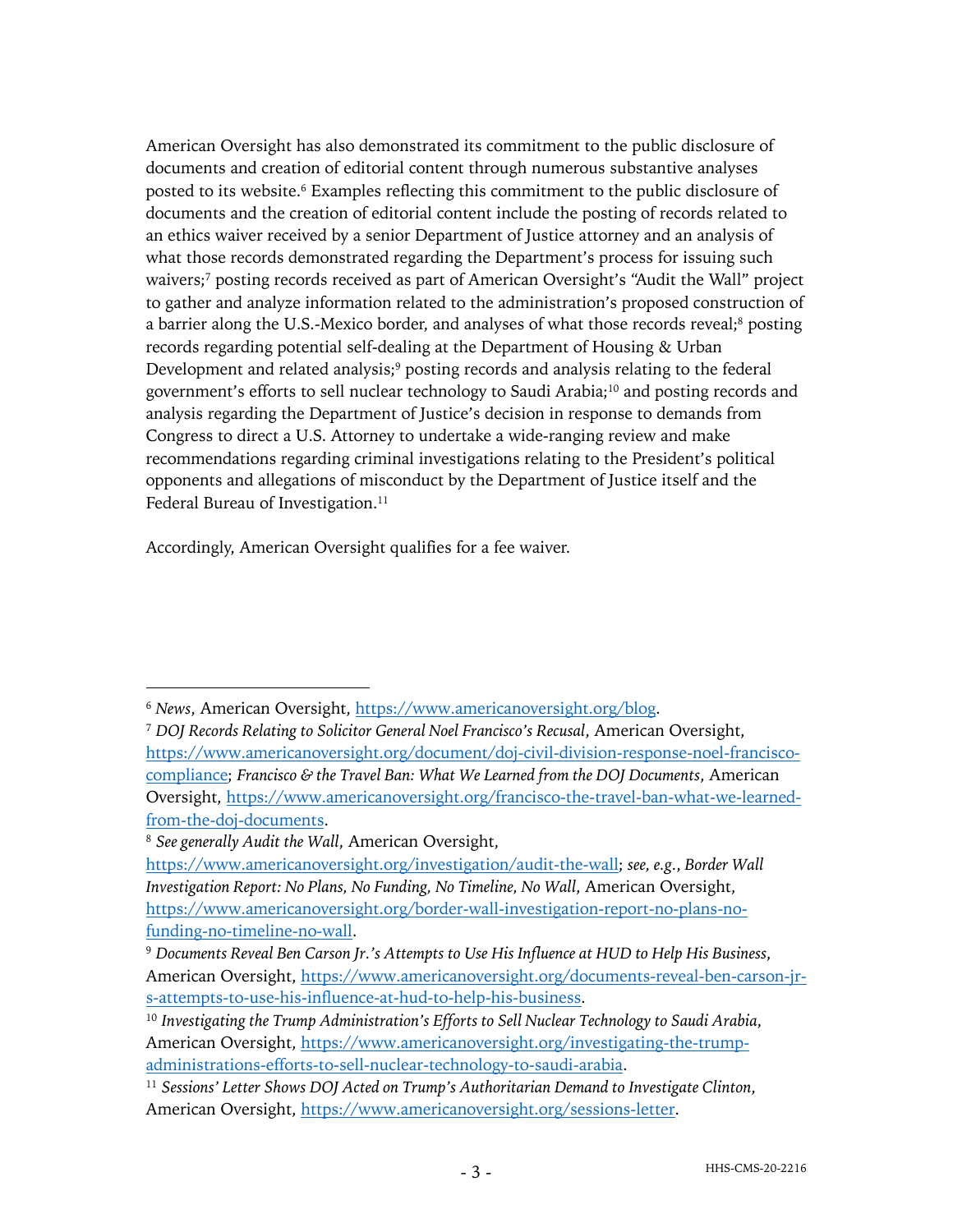# **Guidance Regarding the Search & Processing of Requested Records**

In connection with its request for records, American Oversight provides the following guidance regarding the scope of the records sought and the search and processing of records:

- Please search all locations and systems likely to have responsive records, regardless of format, medium, or physical characteristics.
- § In conducting your search, please understand the terms "record," "document," and "information" in their broadest sense, to include any written, typed, recorded, graphic, printed, or audio material of any kind. We seek records of any kind, including electronic records, audiotapes, videotapes, and photographs, as well as letters, emails, facsimiles, telephone messages, voice mail messages, and transcripts, notes, or minutes of any meetings, telephone conversations, or discussions.
- § Our request for records includes any attachments or exhibits to those records or other materials enclosed with those records when they were previously transmitted. To the extent that an email is responsive to our request, our request includes all prior messages sent or received in that email chain, as well as any attachments to the email.
- Please search all relevant records or systems containing records regarding agency business. Do not exclude records regarding agency business contained in files, email accounts, or devices in the personal custody of your officials, such as personal email accounts or text messages. Records of official business conducted using unofficial systems or stored outside of official files are subject to the Federal Records Act and FOIA.12 It is not adequate to rely on policies and procedures that require officials to move such information to official systems within a certain period of time; American Oversight has a right to records contained in those files even if material has not yet been moved to official systems or if officials have, by intent or through negligence, failed to meet their obligations.13
- Please use all tools available to your agency to conduct a complete and efficient search for potentially responsive records. Agencies are subject to government-wide requirements to manage agency information electronically,<sup>14</sup> and many agencies

<sup>12</sup> *See Competitive Enter. Inst. v. Office of Sci. & Tech. Policy*, 827 F.3d 145, 149–50 (D.C. Cir. 2016); *cf. Judicial Watch, Inc. v. Kerry*, 844 F.3d 952, 955–56 (D.C. Cir. 2016).

<sup>13</sup> *See Competitive Enter. Inst. v. Office of Sci. & Tech. Policy*, No. 14-cv-765, slip op. at 8 (D.D.C. Dec. 12, 2016).

<sup>14</sup> Presidential Memorandum—Managing Government Records, 76 Fed. Reg. 75,423 (Nov. 28, 2011), https://obamawhitehouse.archives.gov/the-press-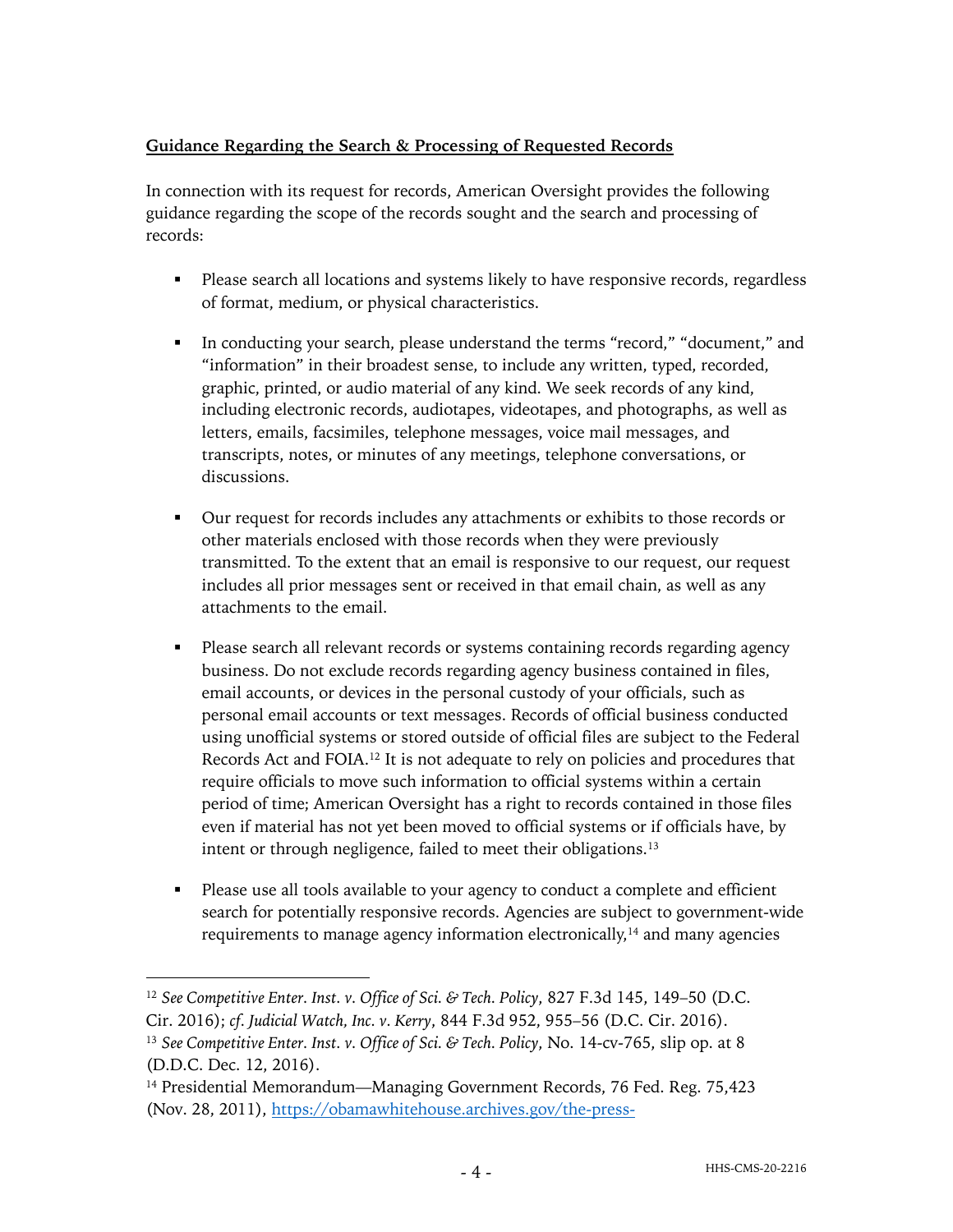have adopted the National Archives and Records Administration (NARA) Capstone program, or similar policies. These systems provide options for searching emails and other electronic records in a manner that is reasonably likely to be more complete than just searching individual custodian files. For example, a custodian may have deleted a responsive email from his or her email program, but your agency's archiving tools may capture that email under Capstone. At the same time, custodian searches are still necessary; agencies may not have direct access to files stored in .PST files, outside of network drives, in paper format, or in personal email accounts.

- In the event some portions of the requested records are properly exempt from disclosure, please disclose any reasonably segregable non-exempt portions of the requested records. If a request is denied in whole, please state specifically why it is not reasonable to segregate portions of the record for release.
- Please take appropriate steps to ensure that records responsive to this request are not deleted by the agency before the completion of processing for this request. If records potentially responsive to this request are likely to be located on systems where they are subject to potential deletion, including on a scheduled basis, please take steps to prevent that deletion, including, as appropriate, by instituting a litigation hold on those records.

### **Conclusion**

If you have any questions regarding how to construe this request for records or believe that further discussions regarding search and processing would facilitate a more efficient production of records of interest to American Oversight, please do not hesitate to contact American Oversight to discuss this request. American Oversight welcomes an opportunity to discuss its request with you before you undertake your search or incur search or duplication costs. By working together at the outset, American Oversight and your agency can decrease the likelihood of costly and time-consuming litigation in the future.

Where possible, please provide responsive material in an electronic format by email. Alternatively, please provide responsive material in native format or in PDF format on a USB drive. Please send any responsive material being sent by mail to American Oversight, 1030 15th Street NW, Suite B255, Washington, DC 20005. If it will accelerate release of responsive records to American Oversight, please also provide responsive material on a rolling basis.

We share a common mission to promote transparency in government. American Oversight looks forward to working with your agency on this request. If you do not understand any

office/2011/11/28/presidential-memorandum-managing-government-records; Office of Mgmt. & Budget, Exec. Office of the President, Memorandum for the Heads of Executive Departments & Independent Agencies, "Managing Government Records Directive," M-12-18 (Aug. 24, 2012), https://www.archives.gov/files/records-mgmt/m-12-18.pdf.